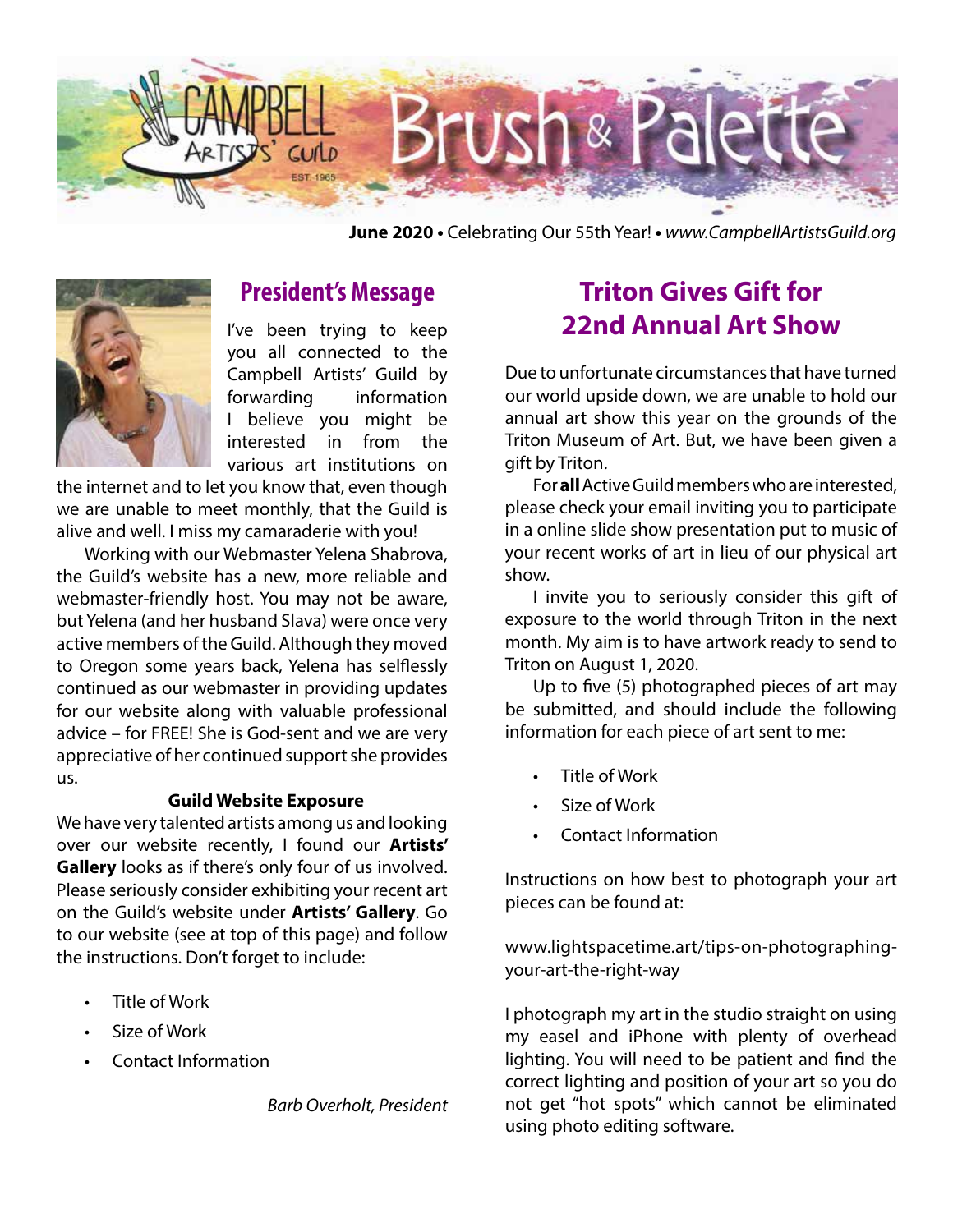

# Executive Business Meeting Minutes June 4

Due to the COVID-19 pandemic lockdown, our meeting was held online via Zoom conference software. Future Board meetings will be scheduled the same way until further notice. The meeting was called to order by Membership Chair Barb Overholt at 12:10 pm. Also in attendance were:

President Denis Wik, Vice-President Marlene Bird, Treasurer Sharon La Bouff, Programs Chair Mary Kahn, and Secretary Diann Klink.

#### **Docket Items**

#### **22nd Annual Art Show 2020**

The Triton Museum of Art has cancelled all public gatherings until further notice and this includes our art show. However, Triton has offered to create a video presentation as an art exhibit for our members, which will include background music. Members who wish to participate will be required to send presentable photo images of their artwork to Barb so that she can review the photo quality and correct artist information. Barb will send an email to all members explaining the process and inviting them to participate in the digital slide show. Treasurer Sharon La Bouff confirmed that 11 members have sent in checks for the show. Barb will notify these members that their checks will be shredded by Sharon.

#### **Future Guild Membership Meetings**

- The Board discussed the best way to hold monthly membership meetings and brainstormed ideas on how to continue members' interest in the Guild as well as drawing in new members. The consensus was to utilize Zoom for the monthly meetings although some members may not have the best technical requirements (computers and internet access). A meeting online is better than no meeting at all.
- Barb will look into creating a Zoom account for the Guild and poll the membership on their interest in participating in a monthly Zoom meeting.
- It was proposed that the meetings might be recorded to give access to members on YouTube online. This would be particularly beneficial for the demonstrations. Barb will also investigate creating a Guild account for this.
- We also need to determine the best method to provide demonstrators on Zoom. Barb will contact Jeff Bramschreiber for suggestions and for his availability as a demonstrator.
- Some activities we have enjoyed at the monthly meetings may have to be cancelled or revised until we are physically able to gather together again.
- • Barb confirmed that the host would have control of the Zoom meetings via muting to prevent too many members talking at once and causing confusion. There is also a feature that permits members to "raise" their hands" to request a speaking opportunity.
- Barb will continue to send out information about art and art activities to the membership to help retain their interest.

#### **Guild Website**

- There is a section for members to post their art that is not being utilized. Barb will send out an invitation to the membership to post their art and the process to do this. She has also asked our webmaster to delete those postings from inactive members.
- Board members should review the website in detail for any possible updates. Barb will send out an email to Board members with more details.
- It was agreed that the website needs more color and excitement. Barb will contact Webmaster Yelena for suggestions, including the possibility of a slide show on our HOME page that would highlight members' current artwork. Since Yelena does website work gratis, Barb will ask her what her fees would be for this extra work; the Board was in consensus that we should pay her for this.

The business meeting was adjourned at 1:00 pm. *Respectfully submitted, Diann Klink, Secretary*